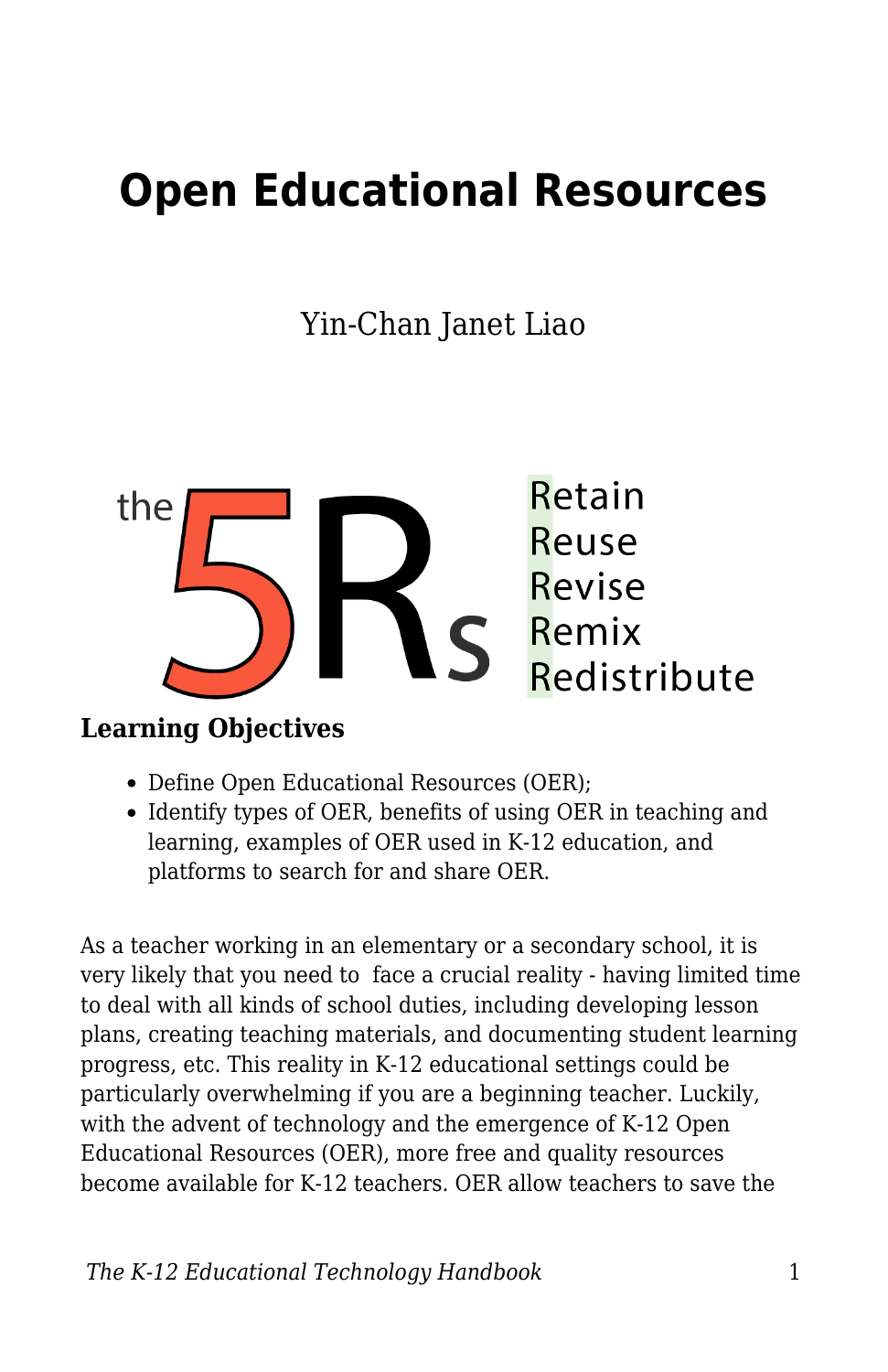time creating teaching materials from scratch, yet still have access to materials that support student learning engagement. OER have created an extraordinary opportunity for educators to customize teaching and learning as well as sharing knowledge in various forms across communities, states, and even countries.

## **Key Terms**

#### [Open Educational Resources \(OER\)](https://edtechbooks.org/k12handbook/glossary#oer)

materials for teaching, learning, and research that people have free access with no cost and can legally retain, reuse, revise, remix, redistribute them

**[Openness](https://edtechbooks.org/k12handbook/glossary#openness)** 

the level of license on educational resources which indicates different conditions, restrictions, or permissions users need to follow when they use or share the educational resources.

## **What Are Open Educational Resources (OER)?**

OER can be a wide variety of materials used for educational purposes such as videos, lesson plans, digital books, online courses, and teacher websites. Although there are slight differences among how people define and evaluate quality OER, the general understanding describes OER as openly licensed materials that provide users free access and permission for *5R* activities:

Here are definitions and examples of the 5R activities teachers can engage in OER for their teaching and learning: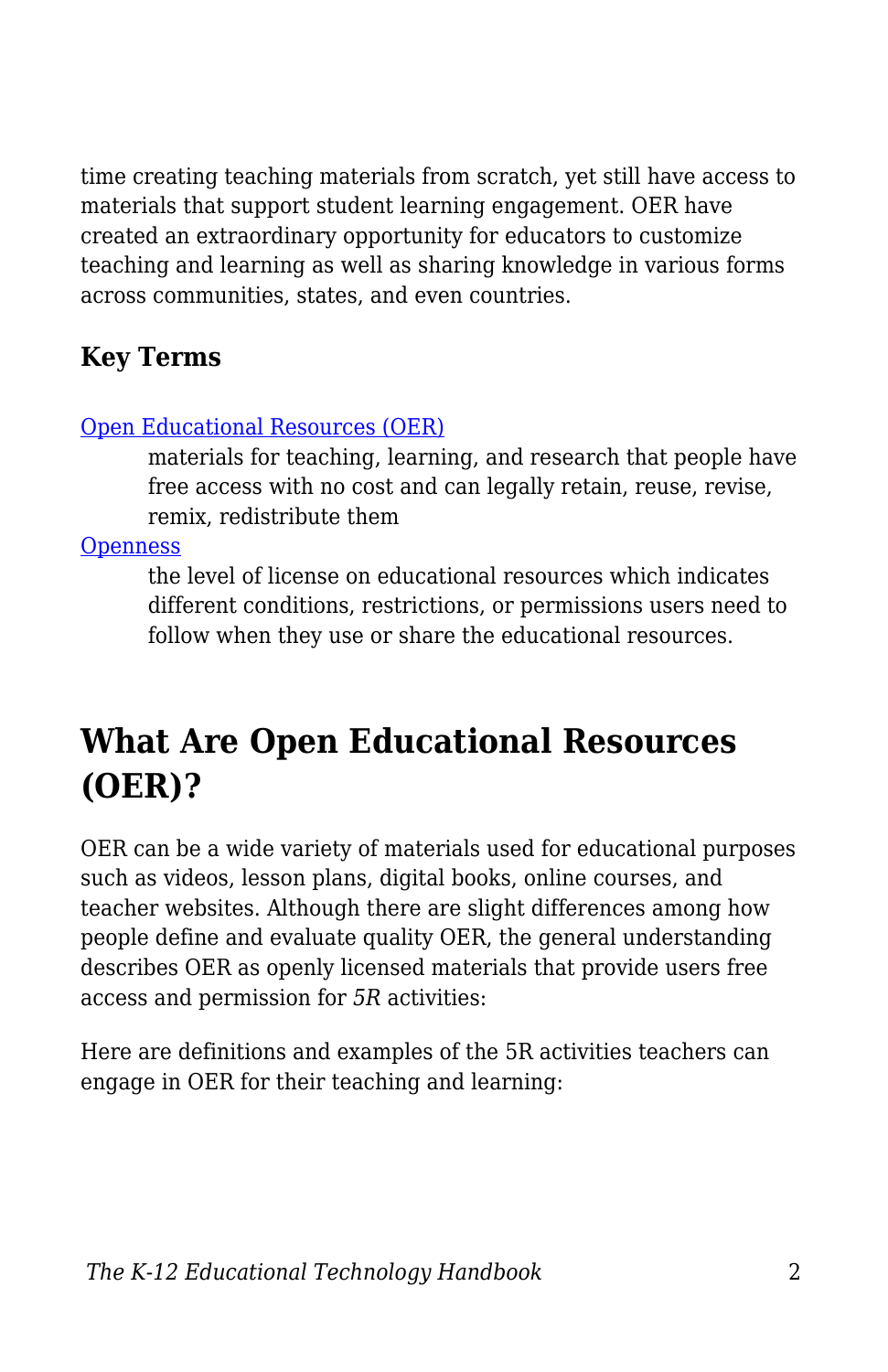| <b>5R Activity</b> | <b>Description</b>                                                                                        | <b>Example</b><br>Let's say you found other<br>teachers' lesson plans licensed<br>as OER on teachers' websites.<br>You would be able to |
|--------------------|-----------------------------------------------------------------------------------------------------------|-----------------------------------------------------------------------------------------------------------------------------------------|
| Retain             | The right to make, own,<br>and control copies of<br>the content                                           | download, duplicate,<br>store, and manage the<br>lesson plans                                                                           |
| Reuse              | The right to use the<br>content in a wide range of<br>ways                                                | use the lesson plans in your<br>class and post them on your<br>class website                                                            |
| Revise             | The right to adapt, adjust,<br>modify, or alter the<br>content itself                                     | delete two instructional<br>goals on the lesson plans                                                                                   |
| Remix              | The right to combine the<br>original or revised content<br>with other material to<br>create something new | add a video and an activity<br>to the lesson plans and make<br>them your new lesson plans                                               |
| Redistribute       | The right to share copies<br>of the original content,<br>your revisions, or your<br>remixes with others   | give a copy of the original or<br>new lesson plans to your<br>colleagues in the school                                                  |

*This material is based on original writing by David Wiley, which was published freely under a Creative Commons Attribution 4.0 license at <https://edtechbooks.org/-tFQ>*

## **Why Open Education Matters? "Education is SHARING"**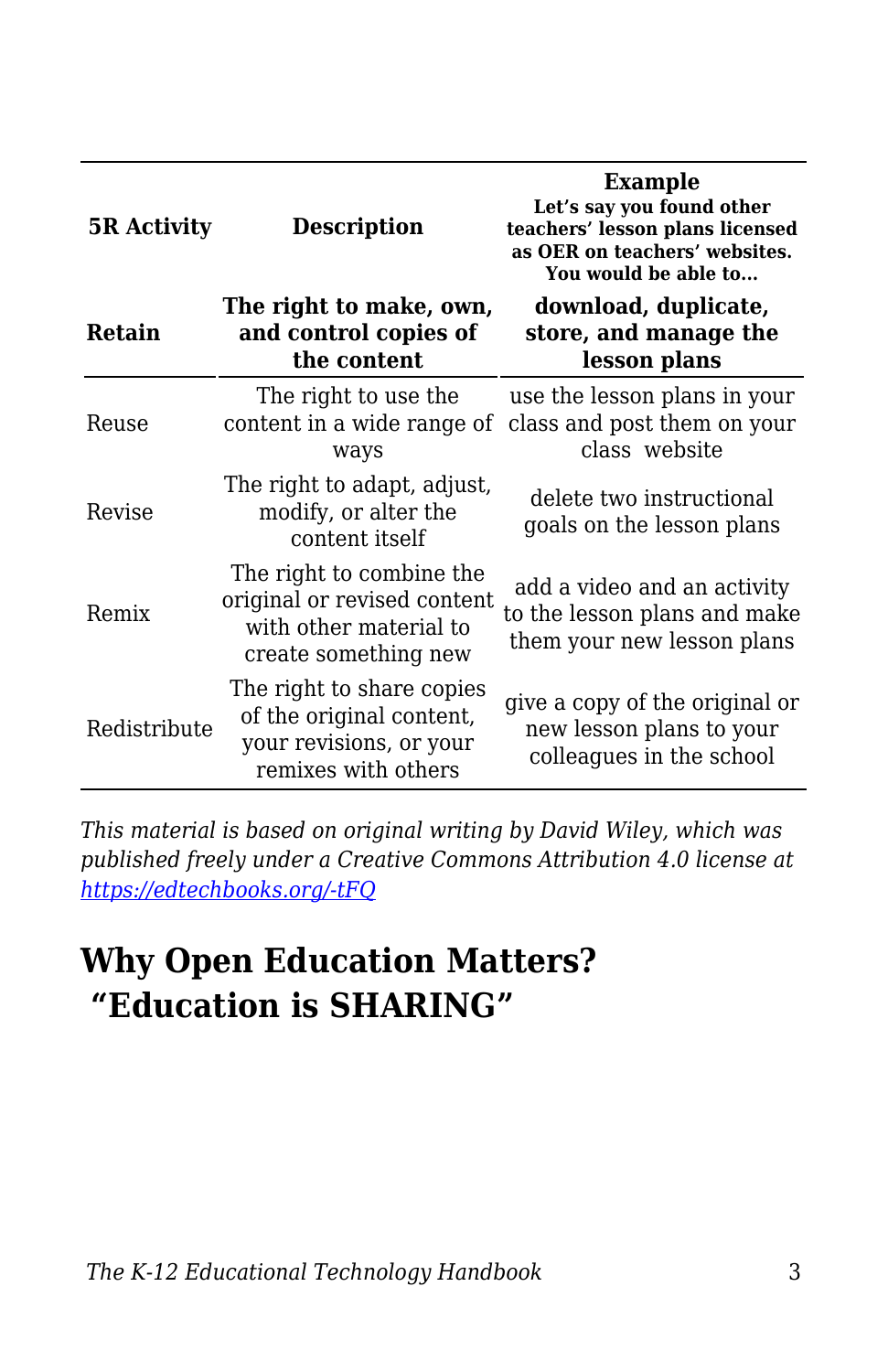

[Watch on YouTube https://edtechbooks.org/-Wd](https://www.youtube.com/embed/-xGRztrWv-k?autoplay=1&rel=0&showinfo=0&modestbranding=1) "The OERs - Open Educational Resources" by intheacademia is licensed under CC BY.

As described in the video above, there are many characteristics of OER that can be beneficial to K-12 teachers in supporting their teaching and professional growth, as well as student learning.

One of the important characteristics of OER is that OER must be *free* - both to give and to take. Imagine when teachers are motivated to put effort in their teaching preparation for instructional materials, many of them might need to start from scratch or pay out of their own pocket to purchase some existing resources created by other educators. However, teachers should not be dealing with this situation in a school environment that already has very limited time and resources for teaching preparation. With OER, any teacher can search for thousands of high-quality online instructional resources in a wide spectrum of content areas and get access anytime for free. When teachers commit part of their time creating and sharing open and free teaching resources with the education community, in return, the collective effort will allow them to save time and money on quality teaching resources for their own classrooms. For instance, instead of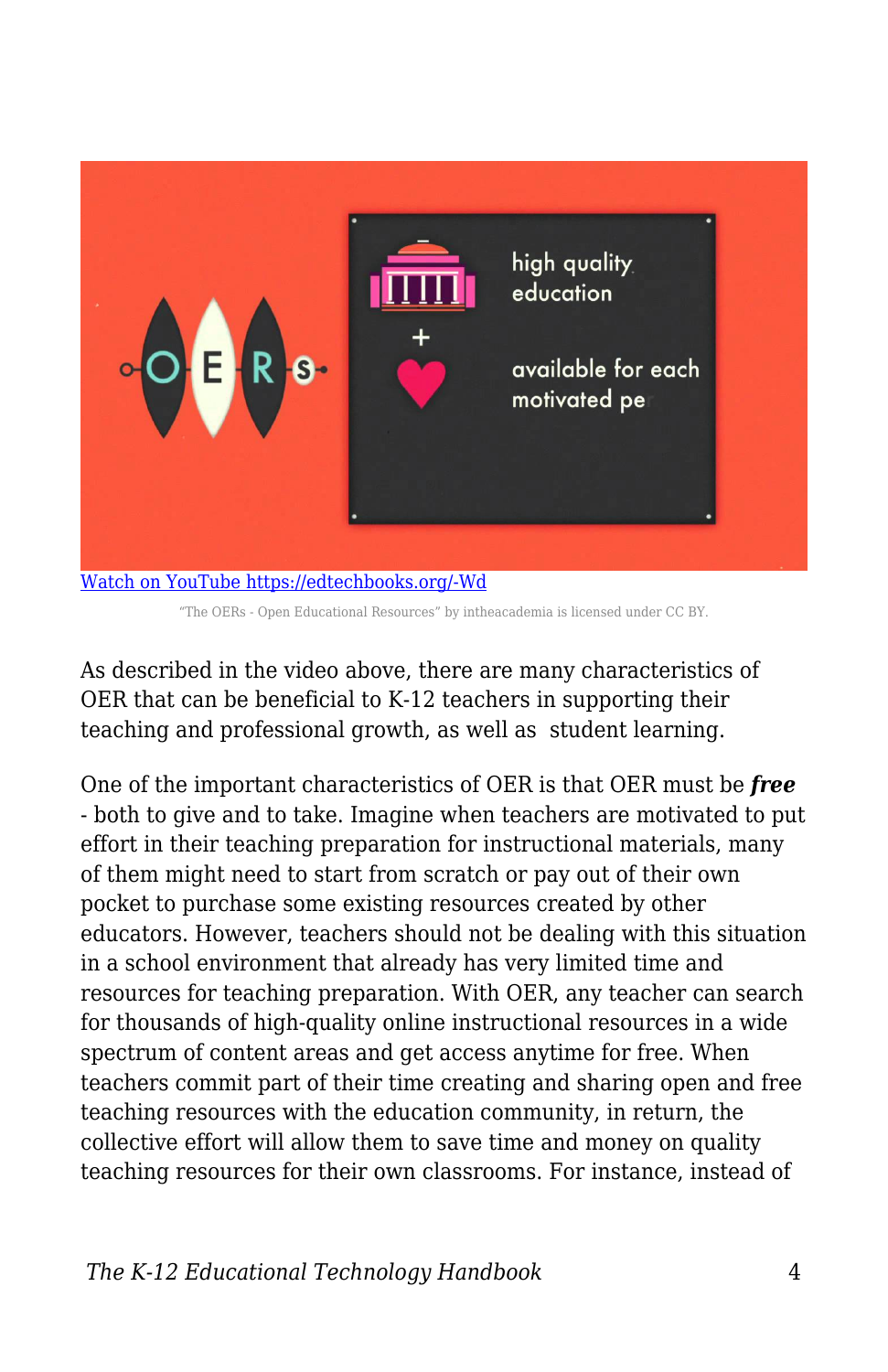paying ten dollars to download a low-quality worksheet from ABC.com for a Math classroom activity worksheet, Mr. Johnson would be able to search on different OER websites and download three different worksheets with high reviews from other teachers for free.

Utilizing OER can not only save teachers' money, but also save their time to prepare for their teaching more efficiently. For instance, Ms. Williams, a beginning 5th grade teacher, can search for existing lesson plans other 5th grade teachers created that align with the same Math standards she wants to teach. Instead of creating a lesson plan starting with a blank document, Ms. Williams already has an idea what activities can be integrated in a lesson plan to address specific instructional goals by searching OER created by other teachers. From there, Ms. Williams can easily gather different ideas and activities she found from standard-aligned OER and create instructional materials for her own class.

In addition to saving teachers' time and money, OER can be useful and beneficial for teachers because they are *customizable***.** Teachers are encouraged to take an advantage of this feature of OER allowing users to engage in 5R activities. With the permission to remix and revise, teachers have the *flexibility and choices* to change whichever parts of OER that do not apply to their classes can customize the content based on their own teaching needs and students' learning needs. For example, Mrs. Harrison downloaded a series of digital reading materials for readers in different levels from an OER website, including news and stories that she would like to let her 2nd grade students practice reading. Yet, it would be impossible for her to directly adopt all the materials in his class due to learners' various language proficiencies. This issue could be quickly resolved with OER resources as users are generally granted the rights to revise the content according to their own teaching needs. Thus, Mrs. Harrison can easily modify the difficulty level of a reading to offer a differentiated reading activity to her students. In addition, Mrs. Harrison could also remix the resources to fit her teaching needs. For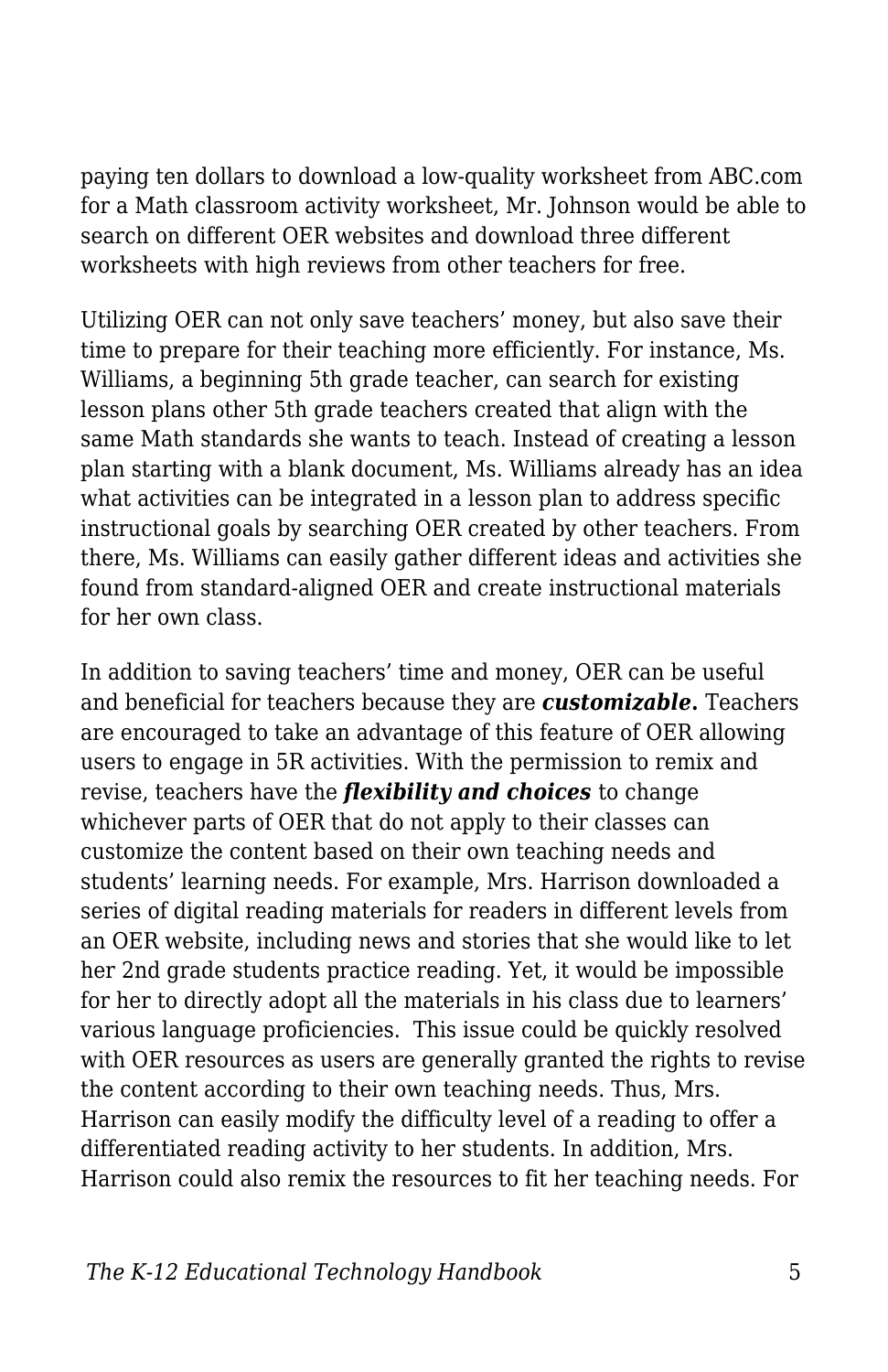example, she could create three folders (Beginning, Intermediate, and Advanced) in her Google Drive and categorize all the reading materials she found in those folders. Then, by continuously adding more reading materials in those three folders over time, she would be able to collect and customize OER resources to address a wide variety of learning preferences and needs of different groups of students.

Lastly, OER can also help teachers keep their instructional materials *stay current*. Compared to the traditional hard copy textbooks that K-12 schools usually replace on a multi-year cycle due to huge cost on replacement, teachers can update the content on OER anytime for free. Thus, OER is also particularly handful for teachers who need to meet new standards and instructional goals.

# **Openness of OER**

Anyone can search for and engage OER in the 5R activities because OER are made available under open licenses[. Creative Commons](https://creativecommons.org/licenses/) [licenses \[https://edtechbooks.org/-qi\]](https://creativecommons.org/licenses/) are commonly used for giving copyright permissions to the creation of OER. Creators can decide the *openness* of their OER by having their work licensed under different levels/types of Creative Commons license. Then, OER users need to follow the conditions of the licenses when they engage in the 5R activity. Here is a table showing the six levels/types of Creative Commons license with their conditions: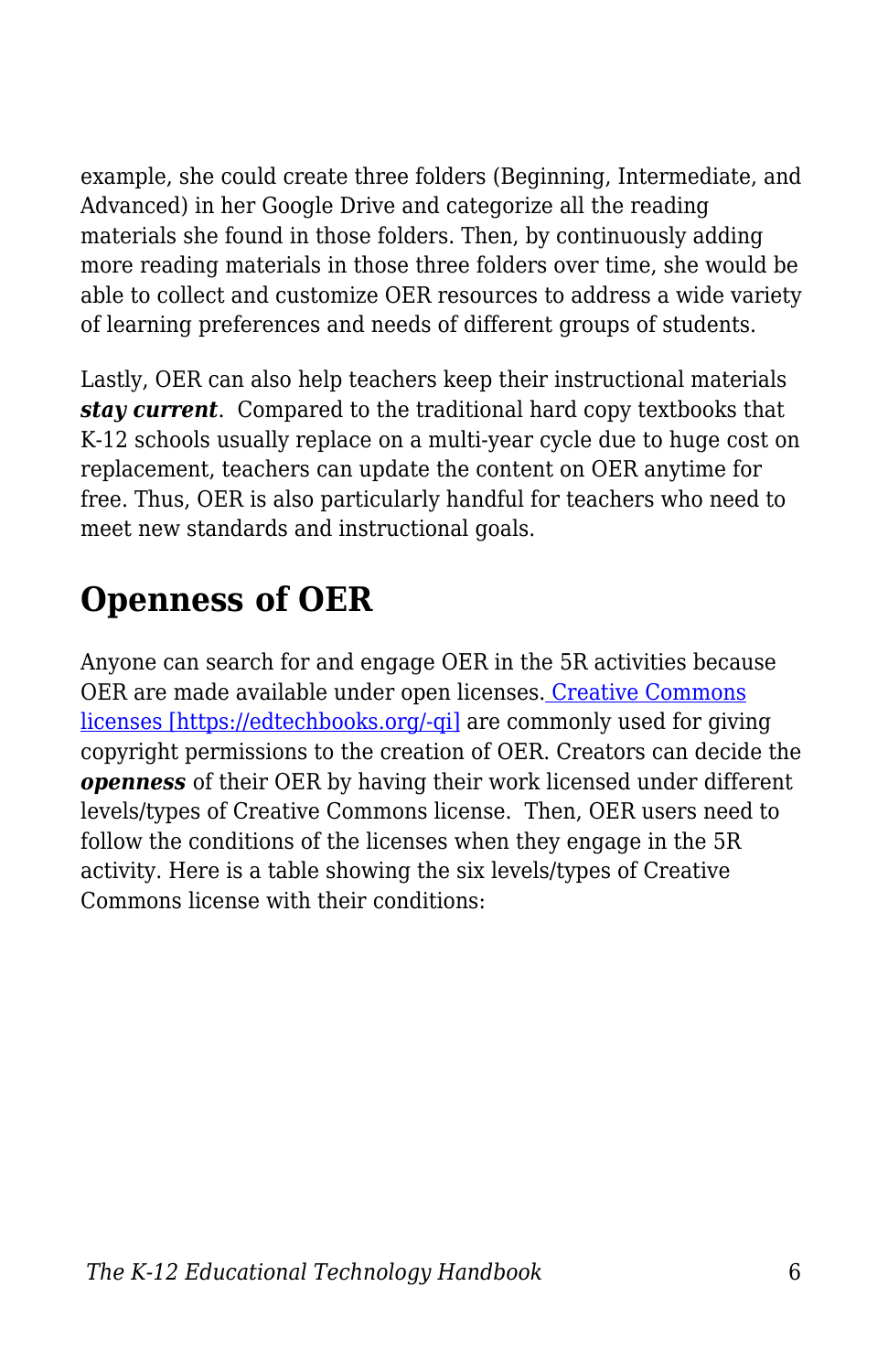#### **License Types Description**



**Attribution CC BY**



Attribution-ShareAlike CC BY-SA

**This license lets others distribute, remix, tweak, and build upon your work, even commercially, as long as they credit you for the original creation. This is the most accommodating of licenses offered. Recommended for maximum dissemination and use of licensed materials.**

This license lets others remix, tweak, and build upon your work even for commercial purposes, as long as they credit you and license their new creations under the identical terms. This license is often compared to "copyleft" free and open source software licenses. All new works based on yours will carry the same license, so any derivatives will also allow commercial use. This is the license used by Wikipedia, and is recommended for materials that would benefit from incorporating content from Wikipedia and similarly licensed projects.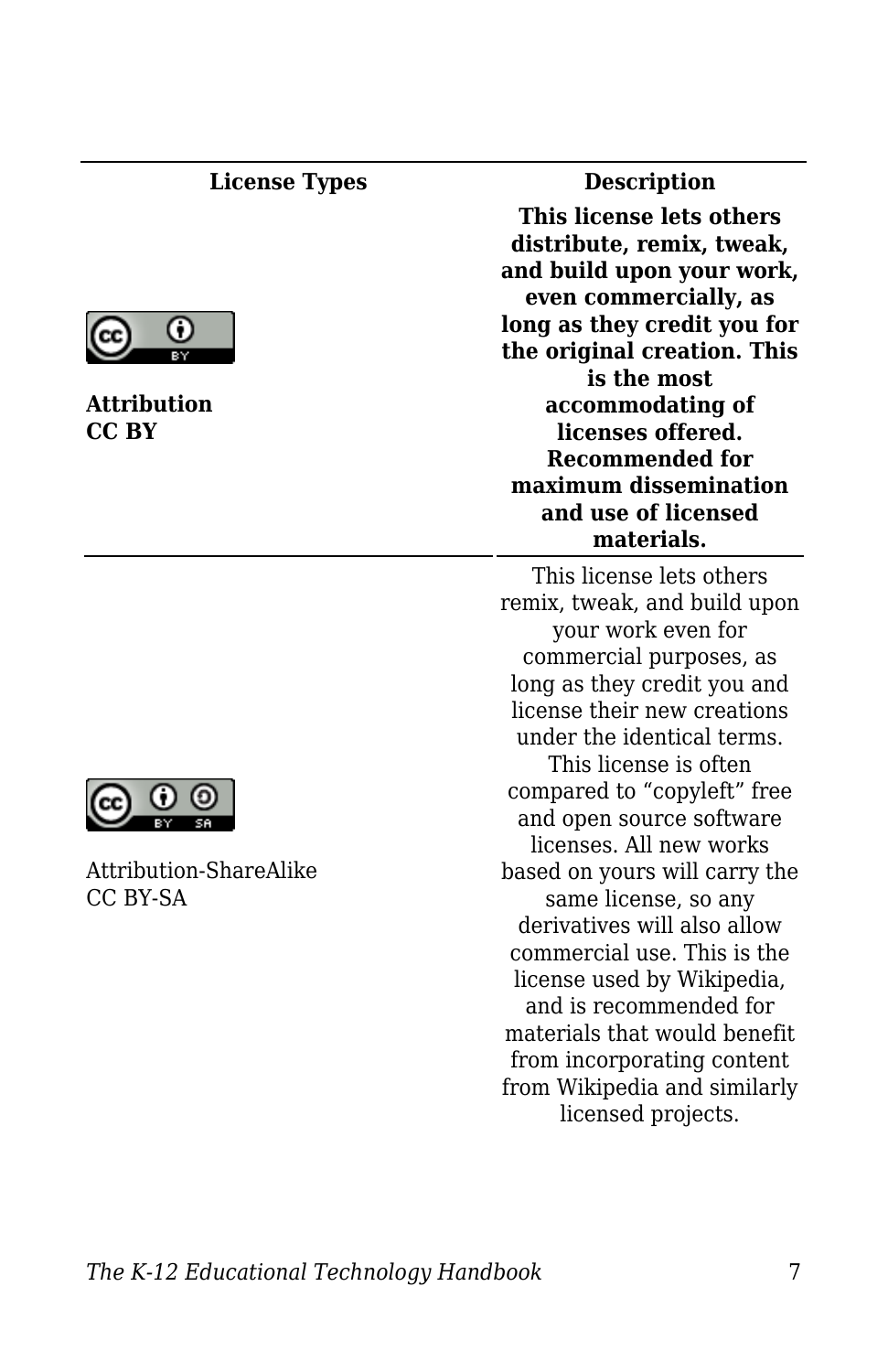#### **License Types Description**



Attribution-NoDerivs CC BY-ND



Attribution-NonCommercial CC BY-NC



Attribution-NonCommercial-ShareAlike CC BY-NC-SA



Attribution-NonCommercial-NoDerivs CC BY-NC-ND

This license allows for redistribution, commercial and non-commercial, as long as it is passed along unchanged and in whole, with credit to you.

This license lets others remix, tweak, and build upon your work non-commercially, and although their new works must also acknowledge you and be non-commercial, they don't have to license their derivative works on the same terms.

This license lets others remix, tweak, and build upon your work non-commercially, as long as they credit you and license their new creations under the identical terms.

This license is the most restrictive of our six main licenses, only allowing others to download your works and share them with others as long as they credit you, but they can't change them in any way or use them commercially.

*"[Six Types of Creative Commons Licenses](https://creativecommons.org/licenses/)* [\[https://edtechbooks.org/-qi\]](https://creativecommons.org/licenses/)*" by [Creative Commons](https://creativecommons.org/)* [\[https://creativecommons.org/\]](https://creativecommons.org/) *is licensed under [Creative Commons](http://creativecommons.org/licenses/by/4.0/)*

*The K-12 Educational Technology Handbook* 8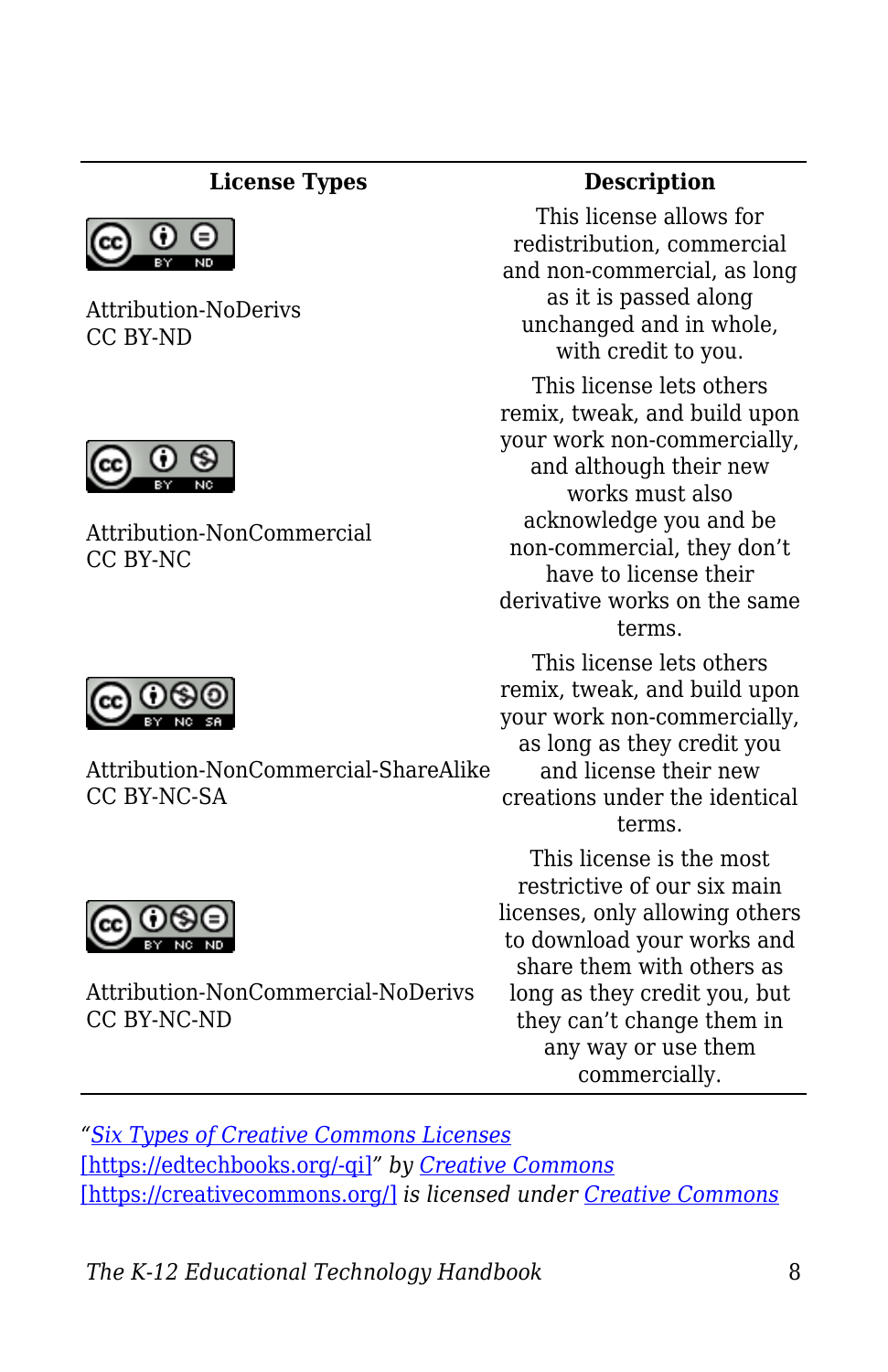*[Attribution 4.0 International License](http://creativecommons.org/licenses/by/4.0/)* [\[https://edtechbooks.org/-PPo\]](http://creativecommons.org/licenses/by/4.0/)*.*

# **OER Attribution**

*"Education is sharing"* is the key concept behind OER. While creators of educational resources give their permissions to others for using their original work for free, it is necessary for OER users to give credit to creators and attribute their original work when they reuse, remix, revise, and redistribute the work. In other words, attributing the creative work you used to its original creator is the premise of a respectful and legal use of OER.

Here are examples of an appropriate way to give attribution:



*["Examples of Appropriate Attribution"](https://wiki.creativecommons.org/wiki/Best_practices_for_attribution)* [\[https://edtechbooks.org/-VDH\]](https://wiki.creativecommons.org/wiki/Best_practices_for_attribution)  *by [Creative Commons](https://creativecommons.org/)* [\[https://creativecommons.org/\]](https://creativecommons.org/) *is licensed under a [Creative Commons Attribution 4.0 International license](https://creativecommons.org/licenses/by/4.0/)* [\[https://edtechbooks.org/-Bzq\]](https://creativecommons.org/licenses/by/4.0/)

More information about OER attribution can be found here: [Best](https://wiki.creativecommons.org/wiki/Best_practices_for_attribution)

*The K-12 Educational Technology Handbook* 9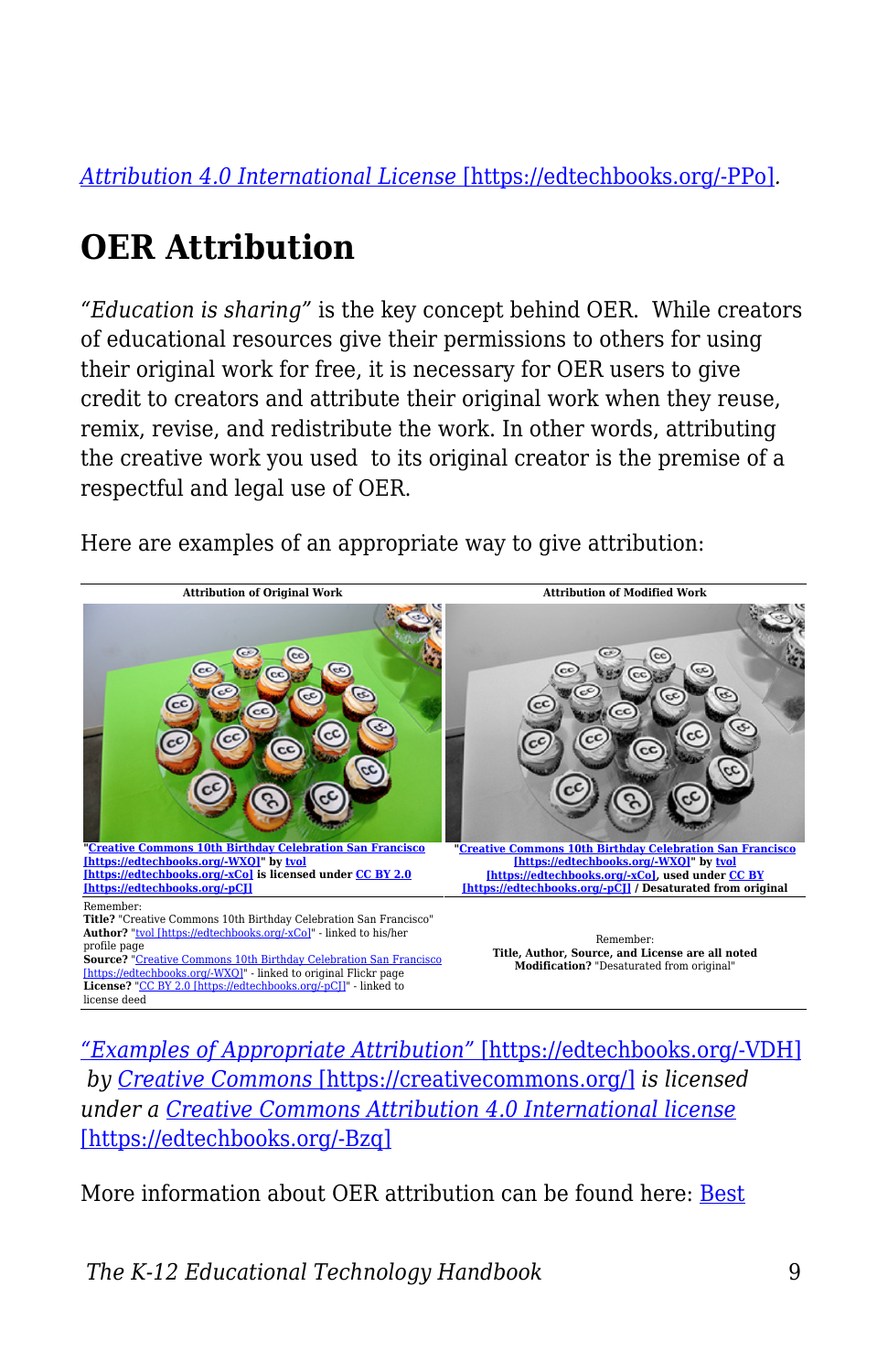[Practice for Attribution \[https://edtechbooks.org/-VDH\]](https://wiki.creativecommons.org/wiki/Best_practices_for_attribution)

# **Where Can K-12 Teachers Look for OER?**

Here is a list of resources teachers can use to search for OER for teaching, learning, and their own professional development:

## **General Search**

- [Google Advanced Search \[https://edtechbooks.org/-wAR\]](https://www.google.com/advanced_search?hl=en) (Scroll down in advanced search and set "usage rights" parameters to "free to use, share, or modify")
- [CC Search \[https://edtechbooks.org/-Dp\]](https://search.creativecommons.org/) (The CC Search tool automatically filters your search to find Creative Commons licensed resources)

### **Image Search**

- [CC Search \[https://edtechbooks.org/-Dp\]](https://search.creativecommons.org/) (You can pick a number of image sources you want to search across)
- [Wikimedia Commons \[https://edtechbooks.org/-JYM\]](https://commons.wikimedia.org/wiki/Main_Page)
- [Flickr \[https://edtechbooks.org/-Tvg\]](https://www.flickr.com/creativecommons) (You can search through content under each type of Creative Commons license)
- [Google Image \[https://edtechbooks.org/-NZ\]](https://www.google.com/advanced_image_search) (Scroll down in advanced search and set "usage rights" parameters to be "Free to use, share, or modify")
- [Pixabay \[https://pixabay.com/\]](https://pixabay.com/) (Pixabay images are publicdomain images that you can use freely for personal and commercial purposes without attribution to the original author)
- [The Noun Project \[https://thenounproject.com/\]](https://thenounproject.com/) Collection of CC Licensed Icons
- [Europeana \[https://edtechbooks.org/-kUj\]](http://www.europeana.eu/portal/en) (Access to digital resources of Europe's museums, libraries, archives and audiovisual collections. Not all the works are openly licensed so be sure to check for usage right)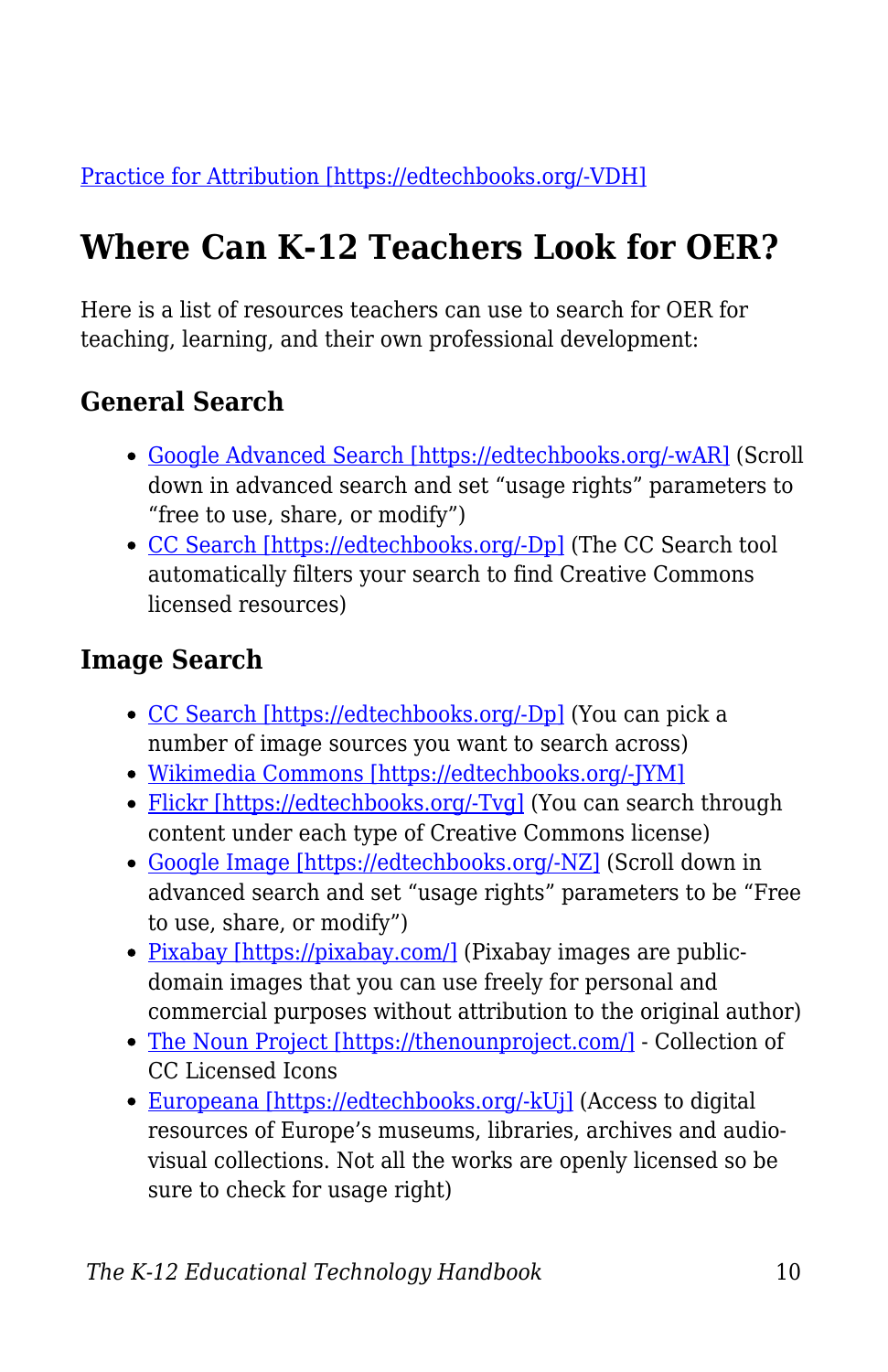## **Video Search**

- [YouTube \[http://youtube.com\]](http://youtube.com) (Type in your search term followed by a comma and then "creativecommons" the videos returned are CC licensed. For example: World War 1, "creativecommons")
- [Vimeo \[https://edtechbooks.org/-Ndi\]](https://vimeo.com/creativecommons) post and search for Creative Commons licensed videos)
- [Internet Archive \[https://edtechbooks.org/-yVI\]](https://archive.org/details/movies) a great collection of old video and movie footage
- [TED Ideas Worth Spreading \[https://www.ted.com/\]](https://www.ted.com/) (All TED videos are released under a Creative Commons BY-NC-ND license)
- [Al Jazeera \[http://www.aljazeera.com/\]](http://www.aljazeera.com/) (various Creative Commons licenses)

#### **Audio/Music Search**

- [Jamendo \[https://www.jamendo.com/en/\]](https://www.jamendo.com/en/) free music tracks licensed under Creative Commons
- [ccMixter \[http://ccmixter.org/\]](http://ccmixter.org/) / [digccmixter](http://dig.ccmixter.org/) [\[http://dig.ccmixter.org/\]](http://dig.ccmixter.org/) (music for videos, games, podcasts, etc.)
- [Free Music Archive \[https://edtechbooks.org/-Xcc\]](http://freemusicarchive.org/curator/Creative_Commons/)
- [SoundCloud \[https://edtechbooks.org/-Xcc\]](http://freemusicarchive.org/curator/Creative_Commons/)

#### **Education Search**

- [Curriki \[http://welcome.curriki.org/\]](http://welcome.curriki.org/) (a leading K-12 global community)
- [OER Commons \[https://www.oercommons.org/\]](https://www.oercommons.org/) (search based on subject areas, education levels, and standards)
- [Gooru \[https://gooru.org/library\]](https://gooru.org/library)(K-12 courses and instructional materials)
- [OpenEd \[https://www.opened.com/search\]](https://www.opened.com/search) (K-12 Classroom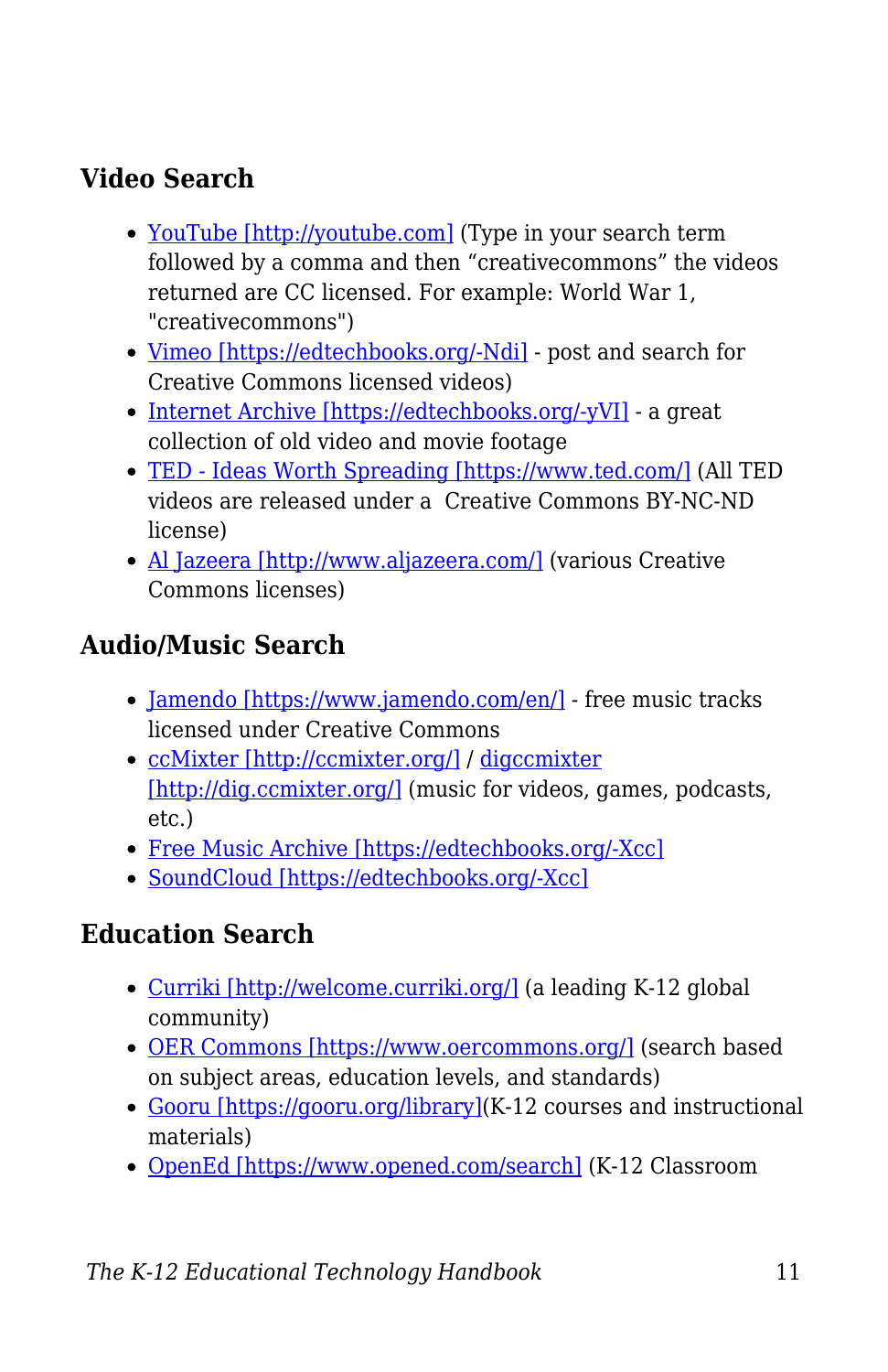Assessments, Homework, Videos, Lesson Plans)

- [ShareMyLessons \[https://sharemylesson.com/\]](https://sharemylesson.com/)(search K-12 resources based on education levels and standards)
- [PhET \[https://edtechbooks.org/-pvE\]](https://phet.colorado.edu/en/simulations/category/new) (K-12 simulations)
- [WatchKnowLearn \[http://www.watchknowlearn.org/\]](http://www.watchknowlearn.org/) (K-12 free educational videos, various types of license)
- [Connexions \[http://cnx.org/\]](http://cnx.org/) (modules that can be organized as courses, books, reports)
- [EDSITEment \[https://edtechbooks.org/-GvI\]](https://edsitement.neh.gov/lesson-plans) (CC licensed K-12 lesson plans)
- [Feedbooks \[https://edtechbooks.org/-vcL\]](http://www.feedbooks.com/publicdomain) (public domain ebooks)
- [Bookdash \[http://bookdash.org/see/books/\]](http://bookdash.org/see/books/) (children's PDF eBooks and [audiobooks \[https://edtechbooks.org/-UY\]](http://bookdash.org/tag/audiobooks/))
- [African Storybook \[https://edtechbooks.org/-MPF\]](http://www.africanstorybook.org/) (children's eBooks in various languages)
- [GeoGebra \[https://edtechbooks.org/-MLn\]](https://www.geogebra.org/materials/) (free interactive Math materials)
- [CK-12 \[https://edtechbooks.org/-Xcc\]](http://freemusicarchive.org/curator/Creative_Commons/) (standards aligned K-12 Math & Science resources)
- [Khan Academy \[https://www.khanacademy.org/\]\(](https://www.khanacademy.org/)K-12 Math and Science instructional videos)
- [Mountain Heights Academy \[https://edtechbooks.org/](http://openhighschoolcourses.org/course/index.php) [miB\]\(](http://openhighschoolcourses.org/course/index.php)course materials in high school STEM, Language Arts)
- [The Office of Superintendent of Public Instruction](http://digitallearning.k12.wa.us/oer/library/) [\[https://edtechbooks.org/-ZL\]](http://digitallearning.k12.wa.us/oer/library/) (Secondary Math and ELA)
- [Siyavula \[https://www.siyavula.com/read\]](https://www.siyavula.com/read) (open textbooks for high school Math and Science)
- [PBS Learning Media \[https://edtechbooks.org/-pLK\]](https://indiana.pbslearningmedia.org/) (has different types of license)

### **Complete Courses for Teacher Professional Development**

[P2PU \[https://edtechbooks.org/-tUW\]](https://learningcircles.p2pu.org/en/courses/)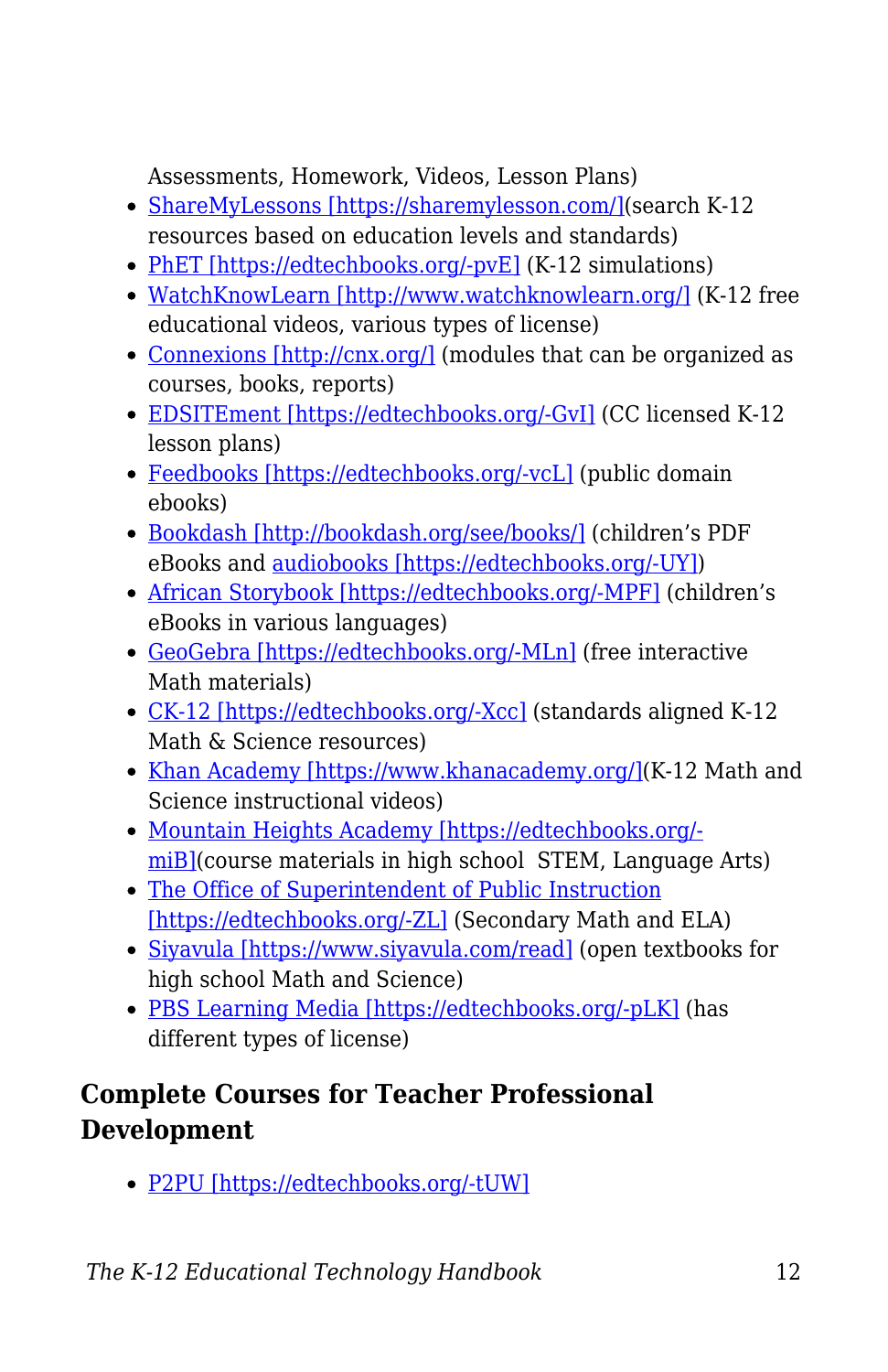- [OpenCourseWare Consortium \[http://www.oeconsortium.org/\]](http://www.oeconsortium.org/)
- [Open Learning Initiatives \[https://edtechbooks.org/-cap\]](http://oli.cmu.edu/learn-with-oli/see-our-free-open-courses/)
- [Open Course Library \[http://opencourselibrary.org/\]](http://opencourselibrary.org/)

# **Practice: Let's engage in the 5R activities**

Now, you have a general understanding of OER, including its definition, characteristics, and ways of use, let's begin to practice using OER and engaging in the 5R activities in two ways:

## **As a Taker - Get useful OER made by other people**

- 1. Identify your purposes/goals/needs of instructional materials you are looking for.
- 2. Search for openly licensed resources on different websites. It is a good start to search for OER from the list of resources provided above.
- 3. Get access to the resources you found and make sure they are openly licensed under Creative Commons which provides you the permission with stated conditions.
- 4. Get ready to reuse, revise, remix your OER.

## **As a Giver - Make OER for others**

- 1. Identify your purposes and goals of instructional materials you want to share.
- 2. Create a new material or revise and remix existing OER based on your purposes and goals.
- 3. Have your material licensed under Creative Commons:
	- 1. [Choose a type of Creative Commons license](https://creativecommons.org/choose/) [\[https://edtechbooks.org/-iP\]](https://creativecommons.org/choose/)
	- 2. Apply the license to the material you want to share
- 4. Redistribute your OER on one or more [websites](https://creativecommons.org/share-your-work/) [\[https://edtechbooks.org/-KWu\]](https://creativecommons.org/share-your-work/) (e.g., Flickr, Vimeo, OER Commons).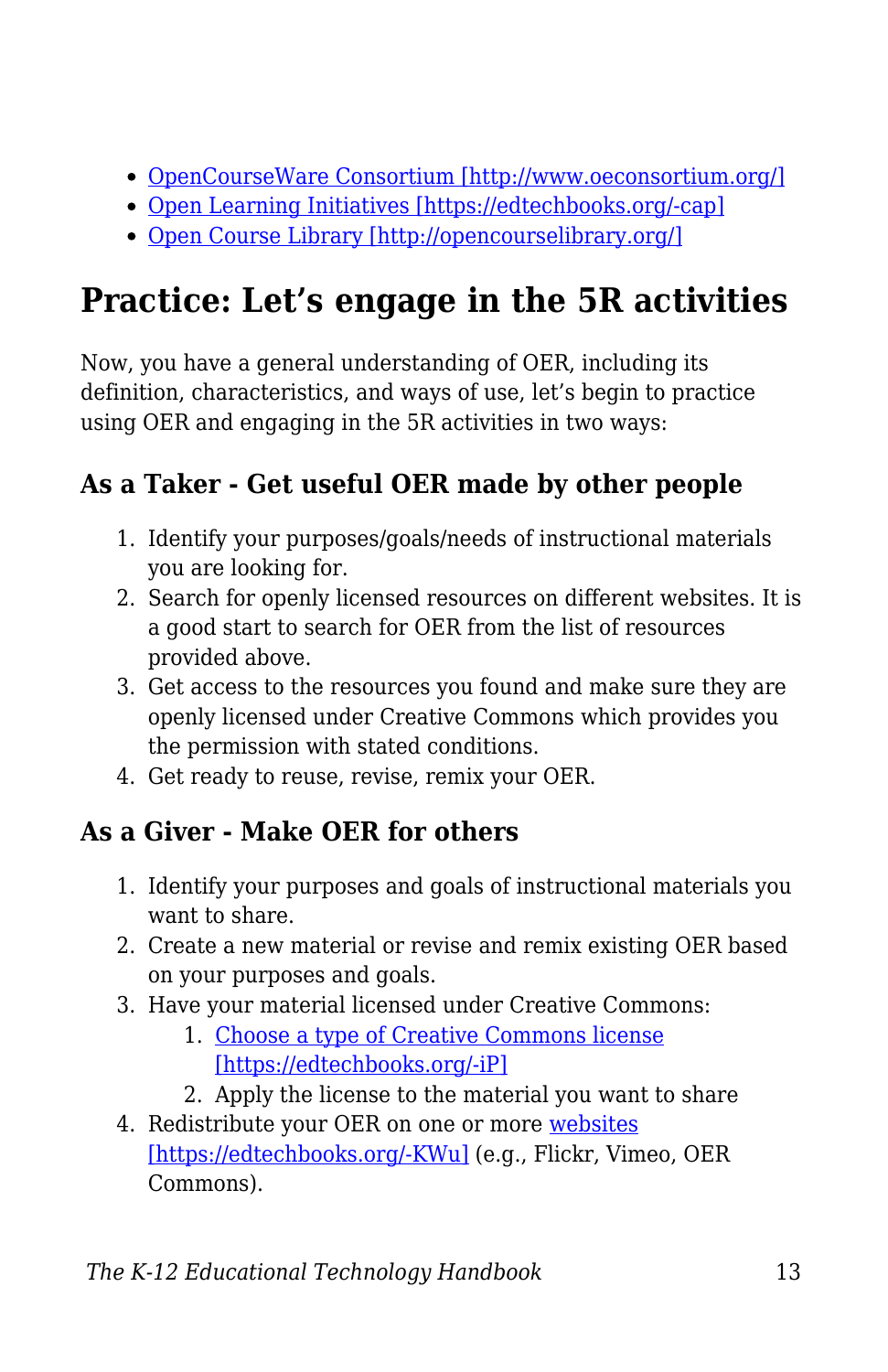# **Additional Reading Resources of OER**

- [Why Openness in Education? \[https://edtechbooks.org/-fU\]](https://library.educause.edu/resources/2012/5/chapter-6-why-openness-in-education)
- [OER Mythbusting \[https://edtechbooks.org/-FVb\]](https://mythbusting.oerpolicy.eu/)
- [On Quality and OER \[https://edtechbooks.org/-dfN\]](https://opencontent.org/blog/archives/2947)
- [OER Quality and Adaptation in K-12: Comparing Teacher](http://www.irrodl.org/index.php/irrodl/article/view/2341/3405) [Evaluations of Copyright-Restricted, Open, and Open/Adapted](http://www.irrodl.org/index.php/irrodl/article/view/2341/3405) [Textbooks \[https://edtechbooks.org/-UcK\]](http://www.irrodl.org/index.php/irrodl/article/view/2341/3405)



Liao, Y. (2018). Open Educational Resources. In A. Ottenbreit-Leftwich & R. Kimmons (Eds.), *The K-12 Educational Technology Handbook*. EdTech Books. Retrieved from https://edtechbooks.org/k12handbook/oer



*The K-12 Educational Technology Handbook* 14